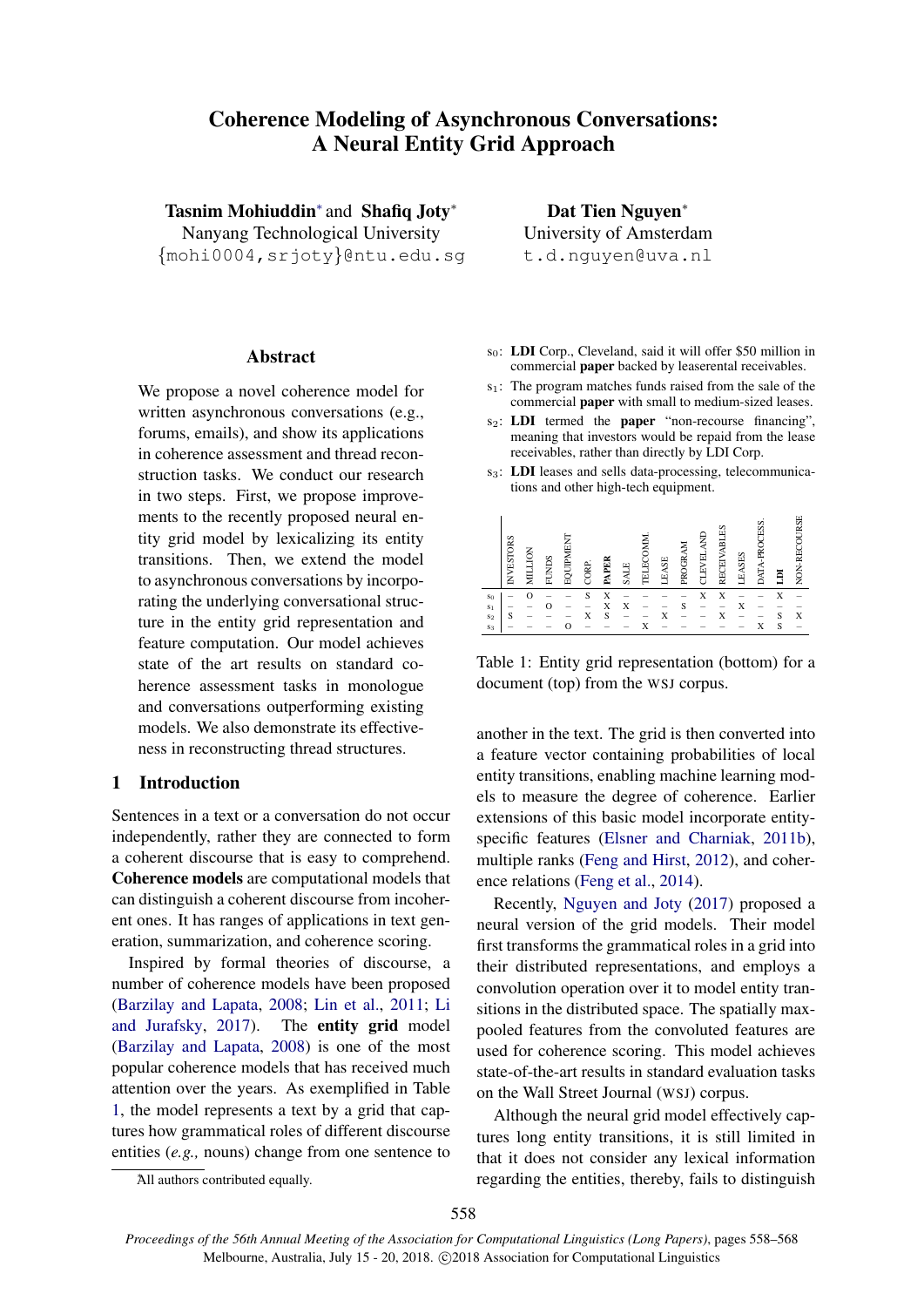between entity types. Although the extended neural grid considers entity features like named entity and proper mention, it requires an explicit feature extraction step, which can prevent us to transfer the model to a resource-poor language or domain.

Apart from these limitations, previous research on coherence models has mainly focused on monologic discourse (*e.g.,* news article). The only exception is the work of [Elsner and Charniak](#page-9-6) [\(2011a\)](#page-9-6), who applied coherence models to the task of conversation disentanglement in synchronous conversations like phone and chat conversations.

With the emergence of Internet technologies, asynchronous communication media like emails, blogs, and forums have become a commonplace for discussing events and issues, seeking answers, and sharing personal experiences. Participants in these media interact with each other asynchronously, by writing at different times. We believe coherence models for asynchronous conversations can help many downstream applications in these domains. For example, we will demonstrate later that coherence models can be used to predict the underlying thread structure of a conversation, which provides crucial information for building effective conversation summarization systems [\(Carenini et al.,](#page-9-7) [2008\)](#page-9-7) and community question answering systems [\(Barron-Cedeno et al.,](#page-9-8) [2015\)](#page-9-8).

To the best of our knowledge, none has studied the problem of coherence modeling in asynchronous conversation before. Because of its asynchronous nature, information flow in these conversations is often not sequential as in monologue or synchronous conversation. This poses a novel set of challenges for discourse analysis models [\(Joty et al.,](#page-9-9) [2013;](#page-9-9) [Louis and Cohen,](#page-9-10) [2015\)](#page-9-10). For example, consider the forum conversation in Figure  $2(a)$  $2(a)$ . It is not obvious how a coherence model like the entity grid can represent the conversation, and use it in downstream tasks effectively.

In this paper we aim to remedy the above limitations of existing models in two steps. First, we propose improvements to the existing neural grid model by *lexicalizing* its entity transitions. We propose methods based on word embeddings to achieve better generalization with the lexicalized model. Second, we adapt the model to asynchronous conversations by incorporating the underlying *conversational structure* in the grid representation and subsequently in feature computation. For this, we propose a novel grid representation for asynchronous conversations, and adapt the convolution layer of the neural model accordingly.

We evaluate our approach on two discrimination tasks. The first task is the standard one, where we assess the models based on their performance in discriminating an original document from its random permutation. In our second task, we ask the models to distinguish an original document from its inverse order of the sentences. For our adapted model to asynchronous conversation, we also evaluate it on *thread reconstruction*, a task specific to asynchronous conversation. We performed a series of experiments, and our main findings are:

- (a) Our experiments on the WSJ corpus validate the utility of our proposed extension to the existing neural grid model, yielding absolute  $F_1$ improvements of up to 4.2% in the standard task and up to 5.2% in the inverse-order discrimination task, setting a new state-of-the-art.
- (b) Our experiments on a forum dataset show that our adapted model that considers the conversational structure outperforms the temporal baseline by more than  $4\%$   $F_1$  in the standard task and by about 10%  $F_1$  in the inverse order discrimination task.
- (c) When applied to the thread reconstruction task, our model achieves promising results outperforming several strong baselines.

We have released our source code and datasets at [https://ntunlpsg.github.](https://ntunlpsg.github.io/project/coherence/n-coh-acl18/) [io/project/coherence/n-coh-acl18/](https://ntunlpsg.github.io/project/coherence/n-coh-acl18/)

# 2 Background

In this section we give an overview of existing coherence models. In the interest of coherence, we defer description of the neural grid model [\(Nguyen and Joty,](#page-10-0) [2017\)](#page-10-0) until next section, where we present our extension to this model.

### 2.1 Traditional Entity Grid Models

Introduced by [Barzilay and Lapata](#page-9-0) [\(2008\)](#page-9-0), the entity grid model represents a text by a twodimensional matrix. As shown in Table [1,](#page-0-0) the rows correspond to sentences, and the columns correspond to entities (noun phrases). Each entry  $E_{i,j}$ represents the syntactic role that entity  $e_i$  plays in sentence  $s_i$ , which can be one of: subject (S), object  $(0)$ , other  $(X)$ , or absent  $(-)$ . In cases where an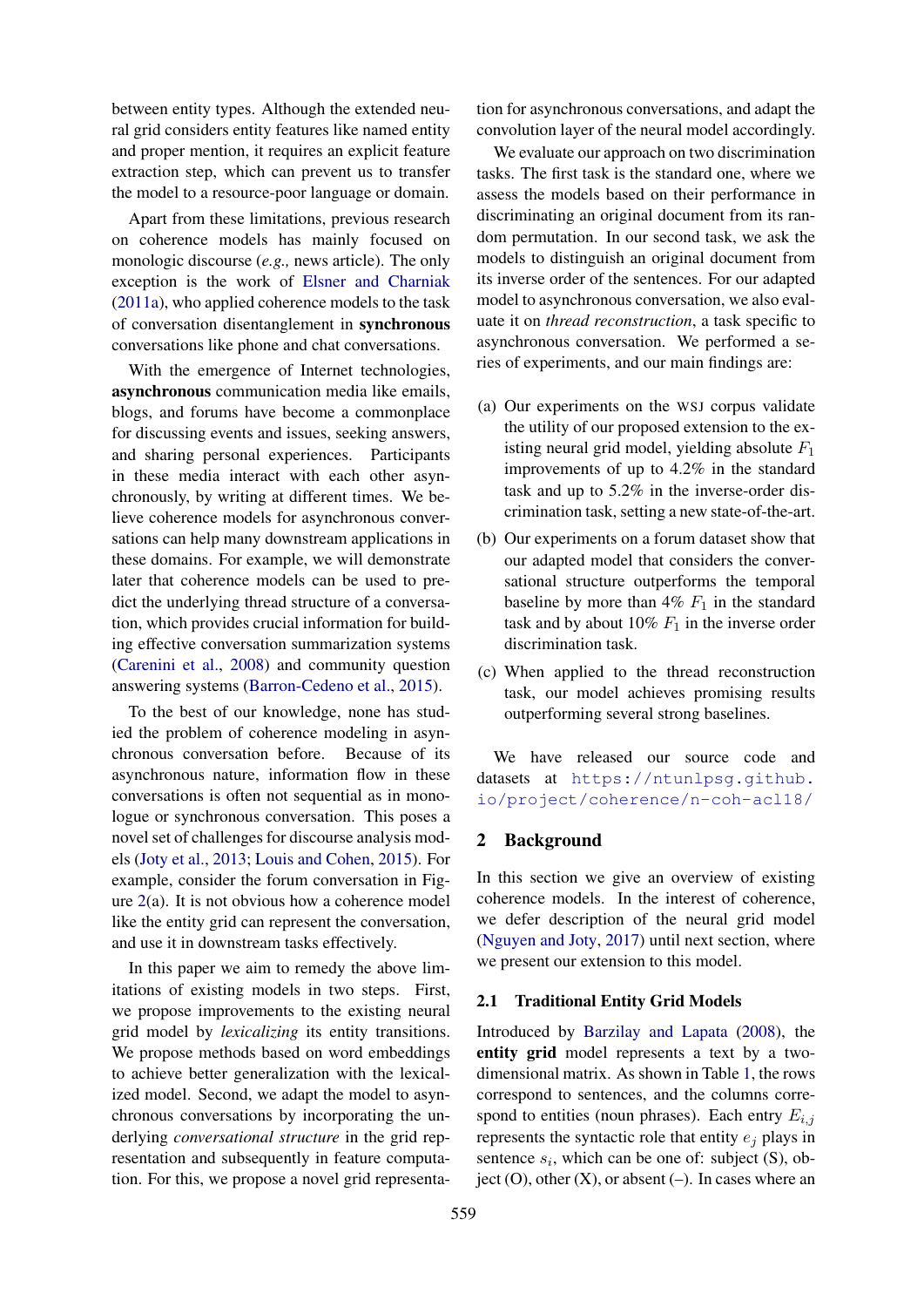entity appears more than once with different grammatical roles in the same sentence, the role with the highest rank  $(S \succ O \succ X)$  is considered.

Motivated by the Centering Theory [\(Grosz](#page-9-11) [et al.,](#page-9-11) [1995\)](#page-9-11), the model considers local entity transitions as the deciding patterns for assessing coherence. A local entity transition of length  $k$ is a sequence of  ${S, O, X, -}^k$ , representing grammatical roles played by an entity in  $k$  consecutive sentences. Each grid is represented by a vector of  $4^k$  transition probabilities computed from the grid. To distinguish between transitions of important entities from unimportant ones, the model considers the *salience* of the entities, which is measured by their occurrence frequency in the document. With the feature vector representation, coherence assessment task is formulated as a ranking problem in a SVM preference ranking framework [\(Joachims,](#page-9-12) [2002\)](#page-9-12). [Barzilay and Lapata](#page-9-0) [\(2008\)](#page-9-0) showed significant improvements in two out of three evaluation tasks when a coreference resolver is used to identify coreferent entities in a text.

[Elsner and Charniak](#page-9-3) [\(2011b\)](#page-9-3) show improvements to the grid model by including non-head nouns as entities. Instead of employing a coreference resolver, they match the nouns to detect coreferent entities. They demonstrate further improvements by extending the grid to distinguish between entities of different types. They do so by incorporating entity-specific features like named entity, noun class and modifiers. [Lin et al.](#page-9-1) [\(2011\)](#page-9-1) model transitions of discourse roles for entities as opposed to their grammatical roles. They instantiate discourse roles by discourse relations in Penn Discourse Treebank [\(Prasad et al.,](#page-10-1) [2008\)](#page-10-1). In a follow up work, [Feng et al.](#page-9-5) [\(2014\)](#page-9-5) trained the same model but using relations derived from deep discourse structures annotated with Rhetorical Structure Theory [\(Mann and Thompson,](#page-10-2) [1988\)](#page-10-2).

# 2.2 Other Existing Models

[Guinaudeau and Strube](#page-9-13) [\(2013\)](#page-9-13) proposed a graphbased unsupervised method. They convert an entity grid into a bipartite graph consisting of two sets of nodes, representing sentences and entities, respectively. The edges are assigned weights based on the grammatical role of the entities in the respective sentences. They perform one-mode projections to transform the bipartite graph to a directed graph containing only sentence nodes. The coherence score of the document is then computed

as the average *out-degree* of sentence nodes.

[Louis and Nenkova](#page-9-14) [\(2012\)](#page-9-14) introduced a coherence model based on syntactic patterns by assuming that sentences in a coherent text exhibit certain syntactic regularities. They propose a local coherence model that captures the co-occurrence of structural features in adjacent sentences, and a global model based on a hidden Markov model, which learns the global syntactic patterns from clusters of sentences with similar syntax.

[Li and Hovy](#page-9-15) [\(2014\)](#page-9-15) proposed a neural framework to compute the coherence score of a document by estimating coherence probability for every window of three sentences. They encode each sentence in the window using either a recurrent or a recursive neural network. To get a documentlevel coherence score, they sum up the windowlevel log probabilities. [Li and Jurafsky](#page-9-2) [\(2017\)](#page-9-2) proposed two encoder-decoder models augmented with latent variables for both coherence evaluation and discourse generation. Their first model incorporates global discourse information (topics) by feeding the output of a sentence-level HMM-LDA model [\(Gruber et al.,](#page-9-16) [2007\)](#page-9-16) into the encoderdecoder model. Their second model is trained end-to-end with variational inference.

In our work, we take an entity-based approach, and extend the neural grid model proposed recently by [Nguyen and Joty](#page-10-0) [\(2017\)](#page-10-0).

# 3 Extending Neural Entity Grid

In this section we first briefly describe the neural entity grid model proposed by [Nguyen and](#page-10-0) [Joty](#page-10-0) [\(2017\)](#page-10-0). Then, we propose our extension to this model that leads to improved performance. We present our coherence model for asynchronous conversation in the next section.

# 3.1 Neural Entity Grid

Figure [1](#page-3-0) depicts the neural grid model of [Nguyen](#page-10-0) [and Joty](#page-10-0) [\(2017\)](#page-10-0). Given an entity grid  $E$ , they first transform each entry  $E_{i,j}$  (a grammatical role) into a distributed representation of  $d$  dimensions by looking up a shared embedding matrix  $M \in$  $\mathbb{R}^{|G| \times d}$ , where G is the vocabulary of possible grammatical roles, *i.e.*,  $G = \{S, O, X, -\}$ . Formally, the look-up operation can be expressed as:

<span id="page-2-0"></span>
$$
L = \left[ M(E_{1,1}) \cdots M(E_{i,j}) \cdots M(E_{I,J}) \right] \quad (1)
$$

where  $M(E_{i,j})$  refers to the row in M that corresponds to grammatical role  $E_{i,j}$ , and I and J are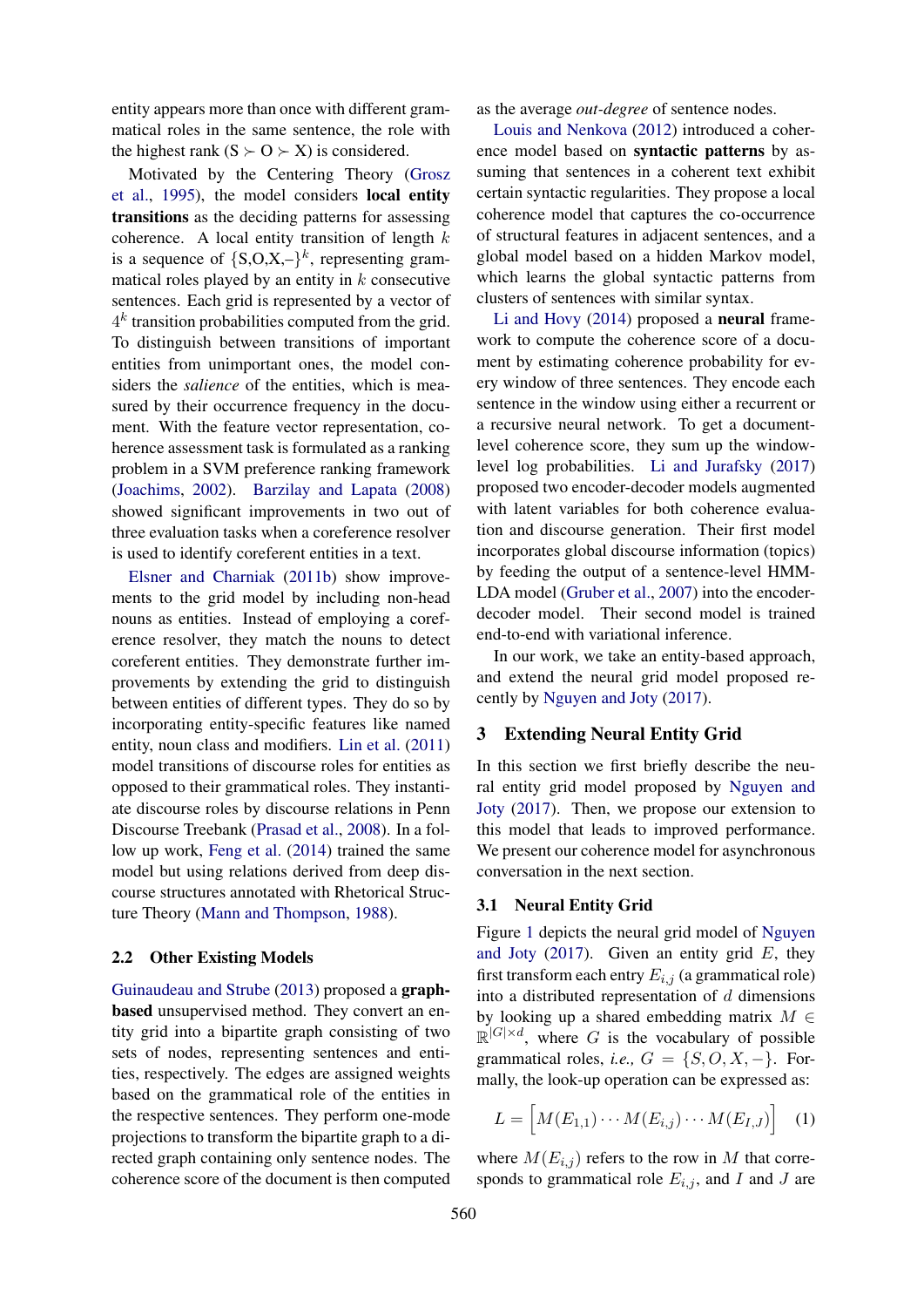

<span id="page-3-0"></span>Figure 1: Neural entity grid model proposed by [Nguyen and Joty](#page-10-0) [\(2017\)](#page-10-0). The model is trained using a pairwise ranking approach with shared parameters for positive and negative documents.

the number of rows (sentences) and columns (entities) in the entity grid, respectively. The result of the look-up operation is a tensor  $L \in \mathbb{R}^{I \times J \times d}$ , which is fed to a convolution layer to model local entity transitions in the distributed space.

The convolution layer of the neural network composes patches of entity transitions into highlevel abstract features by treating entities independently (*i.e.,* 1D convolution). Formally, it applies a *filter*  $\mathbf{w} \in \mathbb{R}^{m.d}$  to each local entity transition of length  $m$  to generate a new abstract feature  $z_i$ :

$$
z_i = h(\mathbf{w}^T L_{i:i+m,j} + b_i)
$$
 (2)

where  $L_{i:i+m,j}$  denotes concatenation of m vectors in L for entity  $e_j$ ,  $b_i$  is a bias term, and h is a nonlinear activation function. Repeated application of this filter to each possible  $m$ -length transitions of different entities in the grid generates a *feature map*,  $\mathbf{z}^i = [z_1, \cdots, z_{I,J+m-1}]$ . This process is repeated  $N$  times with  $N$  different filters to get N different feature maps,  $[\mathbf{z}^1, \cdots, \mathbf{z}^N]$ . A *max-pooling* operation is then applied to extract the most salient features from each feature map:

$$
\mathbf{p} = [\mu_l(\mathbf{z}^1), \cdots, \mu_l(\mathbf{z}^N)] \tag{3}
$$

where  $\mu_l(z^i)$  refers to the max operation applied to each non-overlapping window of  $l$  features in the feature map  $z^i$ . Finally, the pooled features are used in a linear layer to produce a *coherence score*:

$$
y = \mathbf{u}^T \mathbf{p} + b \tag{4}
$$

<span id="page-3-2"></span><span id="page-3-1"></span>where  $\bf{u}$  is the weight vector and  $\bf{b}$  is a bias term. The model is trained with a *pairwise ranking* loss based on ordered training pairs  $(E_i, E_j)$ :

$$
\mathcal{L}(\theta) = \max\{0, 1 - \phi(E_i|\theta) + \phi(E_j|\theta)\}\quad (5)
$$

where entity grid  $E_i$  exhibits a higher degree of coherence than grid  $E_i$ , and  $y = \phi(E_k|\theta)$  denotes the transformation of input grid  $E_k$  to a coherence score y done by the model with parameters  $\theta$ . We will see later that such ordering of documents (grids) can be obtained automatically by permuting the original document. Notice that the network shares its parameters  $(\theta)$  between the positive  $(E_i)$ and the negative  $(E_i)$  instances in a pair.

Since entity transitions in the convolution step are modeled in a continuous space, it can effectively capture longer transitions compared to traditional grid models. Unlike traditional grid models that compute transition probabilities from a *single* grid, convolution filters and role embeddings in the neural model are learned from all training instances, which helps the model to generalize well.

Since the abstract features in the feature maps are generated by convolving over role transitions of different entities in a document, the model implicitly considers relations between entities in a document, whereas transition probabilities in traditional entity grid models are computed without considering any such relation between entities. Convolution over the entire grid also incorporates *global* information (*e.g.,* topic) of a discourse.

### 3.2 Lexicalized Neural Entity Grid

Despite its effectiveness, the neural grid model presented above has a limitation. It does not consider any lexical information regarding the entities, thus, cannot distinguish between transitions of different entities. Although the extended neural grid model proposed in [\(Nguyen and Joty,](#page-10-0) [2017\)](#page-10-0) does incorporate entity features like named entity type and proper mention, it requires an explicit feature extraction step using tools like named entity recognizer. This can prevent us in transferring the model to resource-poor languages or domains.

To address this limitation, we propose to lexicalize entity transitions. This can be achieved by attaching the entity with the grammatical roles. For example, if an entity  $e_i$  appears as a subject (S) in sentence  $s_i$ , the grid entry  $E_{i,j}$  will be encoded as  $e_i$ -S. This way, an entity OBAMA as subject (OBAMA-S) and as object (OBAMA-O) will have separate entries in the embedding matrix M. We can initialize the word-role embeddings randomly, or with pre-trained embeddings for the word (OBAMA). In another variation, we kept word and role embeddings separate and con-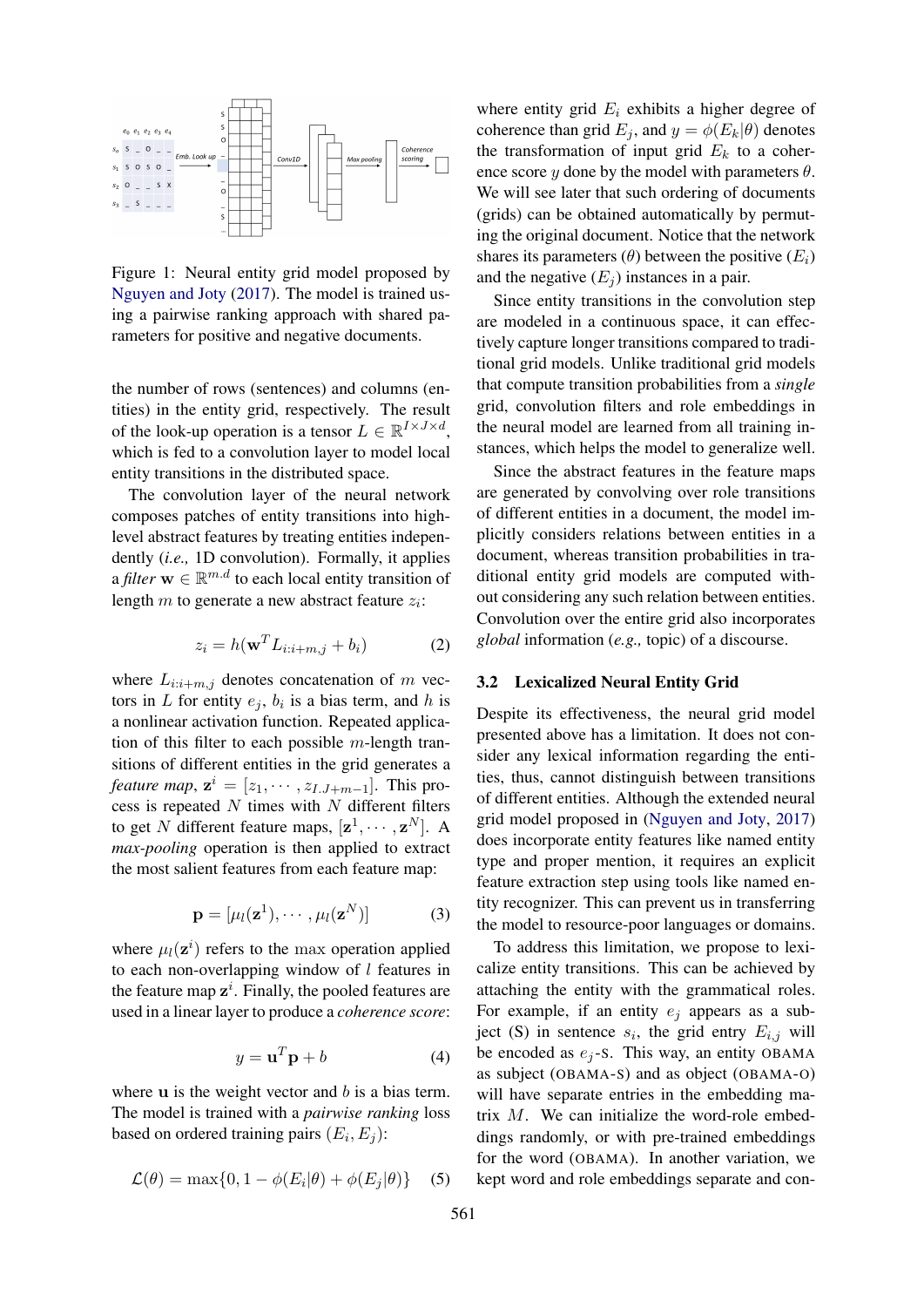

<span id="page-4-0"></span>Figure 2: (a) A forum conversation, (b) Thread structure of the conversation, (c) Entity role transition over a conversation tree, and (d) 2D role transition matrix for an entity;  $\phi$  denotes zero-padding.

catenated them after the look-up, thus enforcing OBAMA-S and OBAMA-O to share a part of their representations. However, in our experiments, we found the former approach to be more effective.

# 4 Coherence Models for Asynchronous **Conversations**

The main difference between monologue and asynchronous conversation is that information flow in asynchronous conversation is not sequential as in monologue, rather it is often interleaved. For example, consider the forum conversation in Figure [2\(](#page-4-0)a). There are three possible subconversations, each corresponding to a path from the root node to a leaf node in the conversation graph in Figure [2\(](#page-4-0)b). In response to seeking suggestions about how to clean *system registry*, the first path  $(p_1 \leftarrow p_2)$  suggests to use *regedit*, the second path  $(p_1 \leftarrow p_3)$  suggests *ccleaner*, and the third one  $(p_1 \leftarrow p_4)$  suggests using *regseeker*. These discussions are interleaved in the chronological order of the posts  $(p_1 \leftarrow p_2 \leftarrow p_3 \leftarrow p_4 \leftarrow p_5)$ . Therefore, monologue-based coherence models may not be effective if applied directly to the conversation.

We hypothesize that coherence models for asynchronous conversation should incorporate the conversational structure like the tree structure in Figure [2\(](#page-4-0)b), where the nodes represent posts and the edges represent 'reply-to' links between them. Since the grid models operate at the sentence level, we construct conversational structure at the sentence level. We do this by linking the boundary sentences across posts and by linking sentences in the same post chronologically. Specifically, we connect the first sentence of post  $p_i$  to the last sentence of post  $p_i$  if  $p_j$  replies to  $p_i$ , and sentence  $s_{t+1}$  is linked to  $s_t$  if both  $s_t$  and  $s_{t+1}$  are in the same post.<sup>[1](#page-4-1)</sup> Now the question is, how can we represent a conversation tree with an entity grid, and then model entity transitions in the tree? In the following, we describe our approach to this problem.

# 4.1 Conversational Entity Grid

The conversation tree captures how topics flow in an asynchronous conversation. Our key hypothesis is that in a coherent conversation entities exhibit certain local patterns in the conversation tree in terms of their distribution and syntactic realization. Figure  $2(c)$  $2(c)$  shows how the grammatical roles of entity *'registry'* in our example conversation change over the tree. For coherence assessment, we wish to model entity transitions along each of the conversation paths (top-to-bottom), and also their spatial relations across the paths (left-to-right). The existing grid representation is insufficient to model the *two-dimensional (2D) spatial* entity transitions in a conversation tree.

We propose a three-dimensional (3D) grid for representing entity transitions in an asynchronous conversation. The first dimension in our grid rep-

<span id="page-4-1"></span><sup>&</sup>lt;sup>1</sup>The links between sentences are not explicitly shown in Figure [2\(](#page-4-0)b) to avoid visual clutter.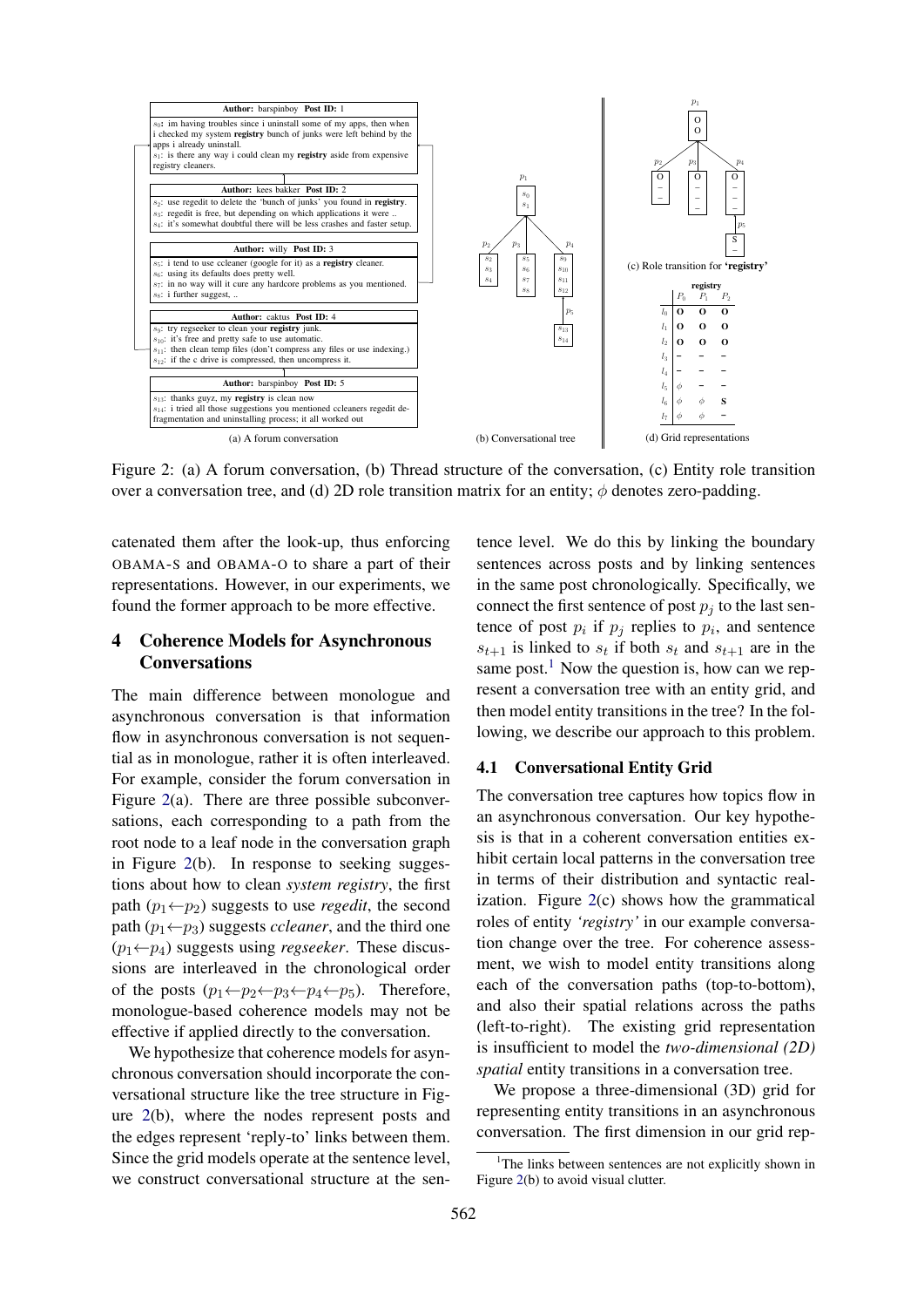

<span id="page-5-0"></span>Figure 3: Conversational Neural Grid model for assessing coherence in asynchronous conversations.

resents *entities*, while the second and third dimensions represent *depth* and *path* of the tree, respectively. Figure [2\(](#page-4-0)d) shows an example representation for an entity '*registry*'. Each column in the matrix represents transitions of the entity along a path, whereas each row represents transitions of the entity at a level of the conversation tree.

Although illustrated with a tree structure, our method is applicable to general graph-structured conversations, where a post can reply to multiple previous posts. Our model relies on paths from the root to the leaf nodes, which can be extracted for any graph as long as we avoid loops.

# 4.2 Modeling Entity Transitions

As shown in Figure [3,](#page-5-0) given a 3D entity grid as input, the look-up layer (Eq. [1\)](#page-2-0) of our neural grid model produces a 4D tensor  $L \in \mathbb{R}^{I \times J \times P \times d}$ , where I is the total number of entities in the conversation,  $J$  is the depth of the tree,  $P$  is the number of paths in the tree, and  $d$  is the embedding dimension. The convolution layer then uses a 2D filter  $\mathbf{w} \in \mathbb{R}^{m.n.d}$ to convolve local patches of entity transitions

$$
z_i = h(\mathbf{w}^T L_{i,j:j+m,p:p+n} + b_i)
$$
 (6)

where  $m$  and  $n$  are the height and width of the filter, and  $L_{i,j:j+m,p:p+n} \in \mathbb{R}^{m.n.d}$  denotes a concatenated vector containing  $(m \times n)$  embeddings representing a 2D window of entity transitions. As we repeatedly apply the filter to each possible window with stride size 1, we get a 2D feature map  $Z^i$ of dimensions  $(I.J+m-1)\times(I.P+n-1)$ . Employing  $N$  different filters, we get  $N$  such 2D feature maps,  $[Z^1, \dots, Z^N]$ , based on which the max pooling layer extracts the most salient features:

$$
\mathbf{p} = [\mu_{l \times w}(Z^1), \cdots, \mu_{l \times w}(Z^N)] \tag{7}
$$

where  $\mu_{l \times w}$  refers to the max operation applied to each non-overlapping 2D window of  $l \times w$  features in a feature map. The pooled features are then linearized and used for coherence scoring in the final layer of the network as described by Equation [4.](#page-3-1)

# 5 Experiments on Monologue

To validate our proposed extension to the neural grid model, we first evaluate our lexicalized neural grid model in the standard evaluation setting.

Evaluation Tasks and Dataset: We evaluate our models on the standard discrimination task [\(Barzilay and Lapata,](#page-9-0) [2008\)](#page-9-0), where a coherence model is asked to distinguish an original document from its incoherent renderings generated by random permutations of its sentences. The model is considered correct if it ranks the original document higher than the permuted one.

We use the same train-test split of the WSJ dataset as used in [\(Nguyen and Joty,](#page-10-0) [2017\)](#page-10-0) and other studies [\(Elsner and Charniak,](#page-9-3) [2011b;](#page-9-3) [Feng](#page-9-5) [et al.,](#page-9-5) [2014\)](#page-9-5). Following previous studies, we use 20 random permutations of each article for both training and testing, and exclude permutations that match the original article. Table [2](#page-6-0) gives some statistics about the dataset along with the number of pairs used for training and testing. [Nguyen and](#page-10-0) [Joty](#page-10-0) [\(2017\)](#page-10-0) randomly selected 10% of the training pairs for development purposes, which we also use for tuning hyperparameters in our models.

In addition to the standard setting, we also evaluate our models on an *inverse-order* setting, where we ask the models to distinguish an original document from the inverse order of its sentences (*i.e.,* from last to first). The transitions of roles in a negative grid are in the reverse order of the original grid. We do not train our models explicitly on this task, rather use the trained model from the standard setting. The number of test pairs in this setting is same as the number of test documents.

Model Settings and Training: We train the neural models with the pairwise ranking loss in Equation [5.](#page-3-2) For a fair comparison, we use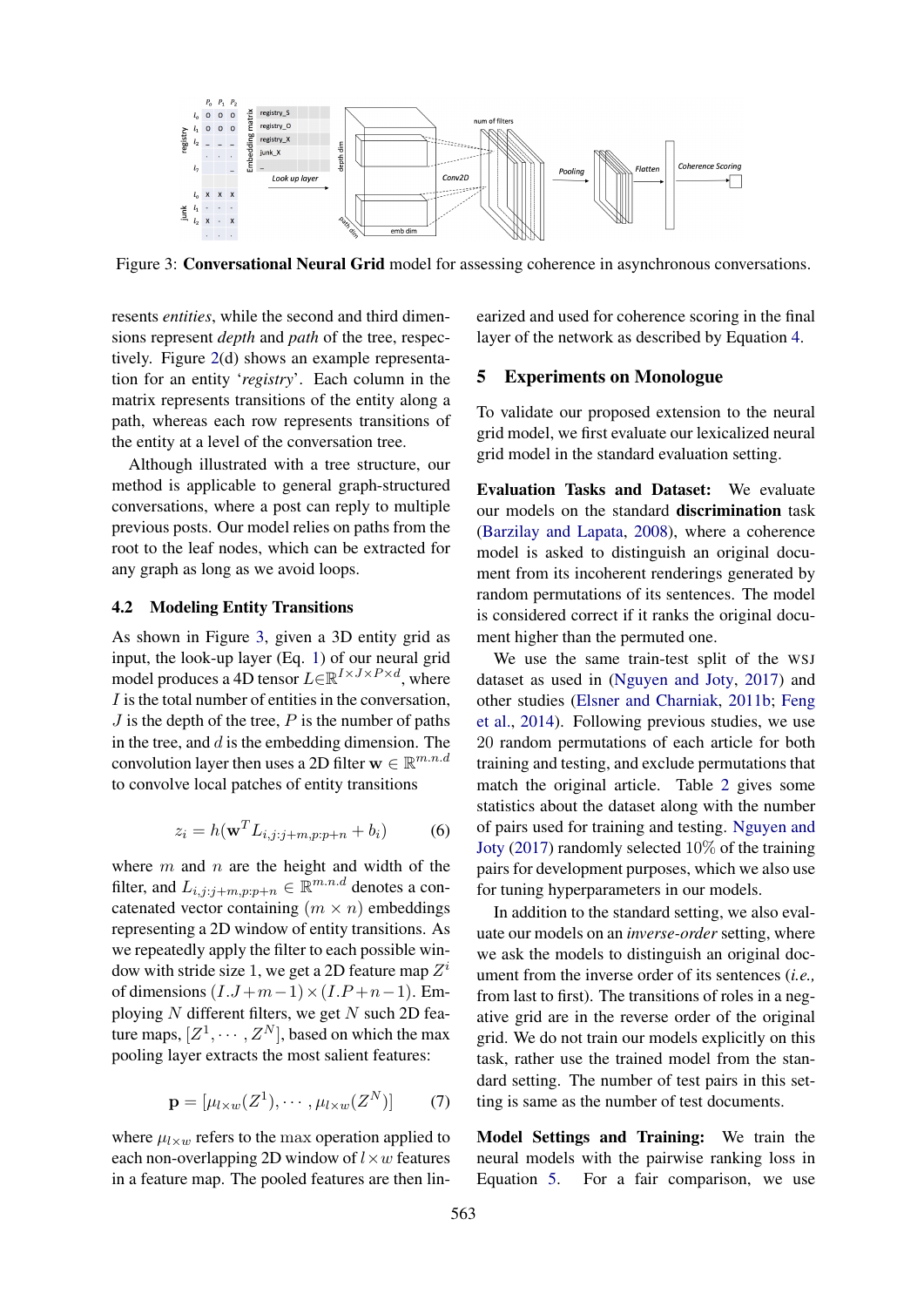|      |                     |       | Sections # Doc. Avg. # Sen. # Pairs |        |
|------|---------------------|-------|-------------------------------------|--------|
|      | Train $\vert$ 00-13 | 1,378 | 21.5                                | 26.422 |
| Test | 14-24               | 1.053 | 22.3                                | 20.411 |

<span id="page-6-0"></span>Table 2: Statistics on the WSJ dataset.

similar model settings as in [\(Nguyen and Joty,](#page-10-0)  $(2017)^2$  $(2017)^2$  $(2017)^2$  $(2017)^2$  – ReLU as activation functions (h), RM-Sprop [\(Tieleman and Hinton,](#page-10-3) [2012\)](#page-10-3) as the learning algorithm, Glorot-uniform [\(Glorot and Ben](#page-9-17)[gio,](#page-9-17) [2010\)](#page-9-17) for initializing weight matrices, and uniform  $U(-0.01, 0.01)$  for initializing embeddings randomly. We applied batch normalization [\(Ioffe and Szegedy,](#page-9-18) [2015\)](#page-9-18), which gave better results than using dropout. Minibatch size, embedding size and filter number were fixed to 32, 300 and 150, respectively. We tuned for optimal filter and pooling lengths in  $\{2, \dots, 12\}$ . We train up to 25 epochs, and select the model that performs best on the development set; see supplementary documents for best hyperparameter settings for different models. We run each experiment five times, each time with a different random seed, and we report the average of the runs to avoid any randomness in results. Statistical significance tests are done using an *approximate randomization* test with SIGF V.2 (Padó, [2006\)](#page-10-4).

Results and Discussions: We present our results on the standard discrimination task and the inverse-order task in Table [3;](#page-6-2) see Std  $(F_1)$  and Inv  $(F_1)$  columns, respectively. For space limitations, we only show  $F_1$  scores here, and report both accuracy and  $F_1$  in the supplementary document. We compare our lexicalized models (group III) with the unlexicalized models (group II) of [Nguyen and Joty](#page-10-0)  $(2017).<sup>3</sup>$  $(2017).<sup>3</sup>$  $(2017).<sup>3</sup>$  $(2017).<sup>3</sup>$  We also report the results of non-neural entity grid models [\(Elsner and](#page-9-3) [Charniak,](#page-9-3) [2011b\)](#page-9-3) in group I. The extended versions use entity-specific features.

We experimented with both *random* and *pretrained* initialization for word embeddings in our lexicalized models. As can be noticed in Table [3,](#page-6-2) both versions give significant improvements over the unlexicalized models on both the standard and the inverse-order discrimination tasks (2.7 - 4.3% absolute). Our best model with Google pretrained embeddings [\(Mikolov et al.,](#page-10-5) [2013\)](#page-10-5) yields state-of-the-art results. We also experimented

|              | Model                           | Emb.   | <b>Std</b> $(F_1)$ | $\mathbf{Inv}\left(F_1\right)$ |
|--------------|---------------------------------|--------|--------------------|--------------------------------|
|              | Grid $(E&C)$<br>Ext. Grid (E&C) |        | 81.60<br>84.95     | 75.78<br>80.34                 |
| $\mathbf{I}$ | Neural Grid (N&J)               | Random | 84.36              | 83.94                          |
|              | Ext. Neural Grid (N&J)          | Random | 85.93              | 83.00                          |
| Ш            | Lex. Neural Grid                | Random | $87.03^{\dagger}$  | $86.88^{\dagger}$              |
|              | Lex. Neural Grid                | Google | $88.56^{\dagger}$  | $88.23^{\dagger}$              |

<span id="page-6-2"></span>Table 3: Discrimination results on the WSJ dataset. Superscript † indicates a lexicalized model is significantly superior to the unlexicalized Neural Grid (N&J) model with p-value  $< 0.01$ .

with Glove [\(Pennington et al.,](#page-10-6) [2014\)](#page-10-6), which has more vocabulary coverage than word2vec – Glove covers 89.77% of our vocabulary items, whereas word2vec covers 85.66%. However, Glove did not perform well giving  $F_1$  score of 86% in the standard discrimination task. [Schnabel et al.](#page-10-7) [\(2015\)](#page-10-7) also report similar results where word2vec was found to be superior to Glove in most evaluation tasks. Our model also outperforms the extended neural grid model that relies on an additional feature extraction step for entity features. These results demonstrate the efficacy of lexicalization in capturing fine-grained entity information without loosing generalizability, thanks to distributed representation and pre-trained embeddings.

# 6 Experiments on Conversation

We evaluate our coherence models for asynchronous conversations on two tasks: discrimination and thread reconstruction.

# 6.1 Evaluation on Discrimination

The discrimination tasks are applicable to conversations also. We first present the dataset we use, then we describe how we create coherent and incoherent examples to train and test our models.

Dataset: Our conversational corpus contains discussion threads regarding *computer troubleshooting* from the technology related news site  $CNET<sup>4</sup>$  $CNET<sup>4</sup>$  $CNET<sup>4</sup>$ . This corpus was originally collected by [Louis and Cohen](#page-9-10) [\(2015\)](#page-9-10), and it contains 13,352 threads. For our experiments, we selected 3,825 threads assuring that each contains at least 3 and at most 15 posts. We use 2,400 threads for training, 750 for testing and 675 for development purposes. Table [4](#page-7-0) shows some basic statistics about the resulting dataset. The threads roughly contain 29 sentences and 6 comments on average.

<span id="page-6-3"></span><span id="page-6-1"></span><sup>2</sup> [https://ntunlpsg.github.io/project/coherence/n-coh-acl17](https://ntunlpsg.github.io/project/coherence/n-coh-acl17/) <sup>3</sup>Our reproduced results for the neural grid model are slightly lower than their reported results ( $\sim 1\%$ ). We suspect this is due to the randomness in the experimental setup.

<span id="page-6-4"></span><sup>4</sup> https://www.cnet.com/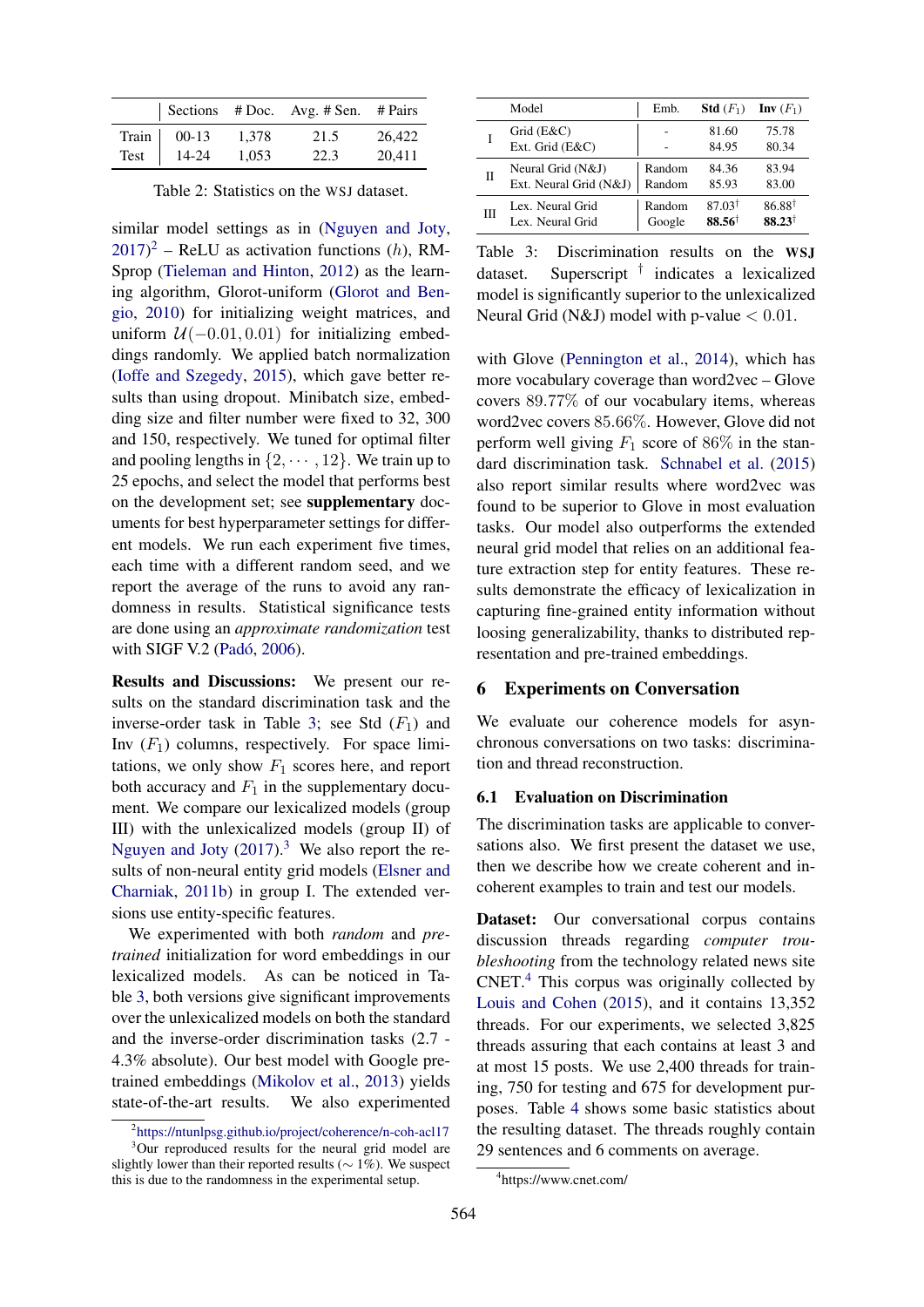|       | #Thread | Avg Com |       | Avg Sen #Pairs (tree) | $\#Pairs$ (path) |
|-------|---------|---------|-------|-----------------------|------------------|
| Train | 2,400   | 6.01    | 28.76 | 47,948                | 106,122          |
| Test  | 750     | 5.75    | 27.79 | 14.986                | 33,852           |
| Dev   | 675     | 6.27    | 30.70 | 13.485                | 28,897           |
| Total | 3,825   | 5.98    | 28.77 | 76,419                | 168,871          |

<span id="page-7-0"></span>Table 4: Statistics on the CNET dataset.

Model Settings and Training: To validate the efficacy of our conversational grid model, we compare it with the following baseline settings:

• **Temporal:** In the temporal setting, we construct an entity grid from the chronological order of the sentences in a conversation, and use it with our monologue-based coherence models. Models in this setting thus disregard the structure of the conversation and treat it as a monologue.

• Path-level: This is a special case of our model, where we consider each path (a column in our conversational grid) in the conversation tree separately. We construct an entity grid for a path and provide as input to our monologue-based models.

To train the models with pairwise ranking, we create 20 incoherent conversations for each original conversation by shuffling the sentences in their temporal order. For models involving conversation trees (path-level and our model), the tree structure remains unchanged for original and permuted conversations, only the position of the sentences vary based on the permutation. Since the shuffling is done globally at the conversation level, this scheme allows us to compare the three representations (temporal, path-level and tree-level) fairly with the same set of permutations.

An incoherent conversation may have paths in the tree that match the original paths. We remove those matched paths when training the path-level model. See Table [4](#page-7-0) for number of pairs used for training and testing our models. We evaluate pathlevel models by aggregating correct/wrong decisions for the paths – if the model makes more correct decisions for the original conversation than the incoherent one, it is counted as a correct decision overall. Aggregating path-level *coherence scores* (*e.g.,* by averaging or summing) would allow a coherence model to get awarded for assigning higher score to an original path (hence, correct) while making wrong decisions for the rest; see supplementary document for an example. Similar to the setting in Monologue, we did not train explicitly on the inverse-order task, rather use the trained model from the standard setting.

| Conv. Rep         | Model             | Emb.   | <b>Std</b> $(F_1)$ | Inv $(F_1)$       |
|-------------------|-------------------|--------|--------------------|-------------------|
|                   | Neural Grid (N&J) | random | 82.28              | 70.53             |
| <b>Temporal</b>   | Lex. Neural Grid  | random | 86.63              | 80.40             |
|                   | Lex. Neural Grid  | Google | 87.17              | 80.76             |
|                   | Neural Grid (N&J) | random | 82.39              | $75.68^{\dagger}$ |
| Path-level        | Lex. Neural Grid  | random | 88.13              | $88.38^{\dagger}$ |
|                   | Lex. Neural Grid  | Google | 88.44              | $89.31^{\dagger}$ |
|                   | Neural Grid (N&J) | random | $83.98^{\dagger}$  | $77.33^{\dagger}$ |
| <b>Tree-level</b> | Lex. Neural Grid  | random | $89.87^{\dagger}$  | $89.23^{\dagger}$ |
|                   | Lex. Neural Grid  | Google | $91.29^{\dagger}$  | $90.40^{\dagger}$ |

<span id="page-7-1"></span>Table 5: Discrimination results on CNET. Superscript † indicates a model is significantly superior to its temporal counterpart with p-value  $< 0.01$ .

Results and Discussions: Table [5](#page-7-1) compares the results of our models on the two discrimination tasks. We observe more gains in conversation than in monologue for the lexicalized models – 4.9% to 7.3% on the standard task, and 10% to 13.6% on the inverse-order task. Notice especially the huge gains on the inverse-order task. This indicates lexicalization helps to better adapt to new domains.

A comparison of the results on the standard task across the representations shows that path-level models perform on par with the temporal models, whereas the tree-level models outperform others by a significant margin. The improvements are 2.7% for randomly initialized word vectors and 4% for Google embeddings. Although, the pathlevel model considers some conversational structures, it observes only a portion of the conversation in its input. The common topics (expressed by entities) of a conversation get distributed across multiple conversational paths. This limits the pathlevel model to learn complex relationships between entities in a conversation. By encoding an entire conversation into a single grid and by modeling the spatial relations between the entities, our conversational grid model captures both local and global information (topic) of a conversation.

Interestingly, the improvements are higher on the inverse-order task for both path- and tree-level models. The inverse order yields more dissimilarity at the paths with respect to the original order, thus making them easier to distinguish.

If we notice the hyperparameter settings for the best models on this task (see supplementary document), we see they use a filter width of 1. This indicates that to find the right order of the sentences in conversations, it is sufficient to consider entity transitions along the conversational paths in a tree.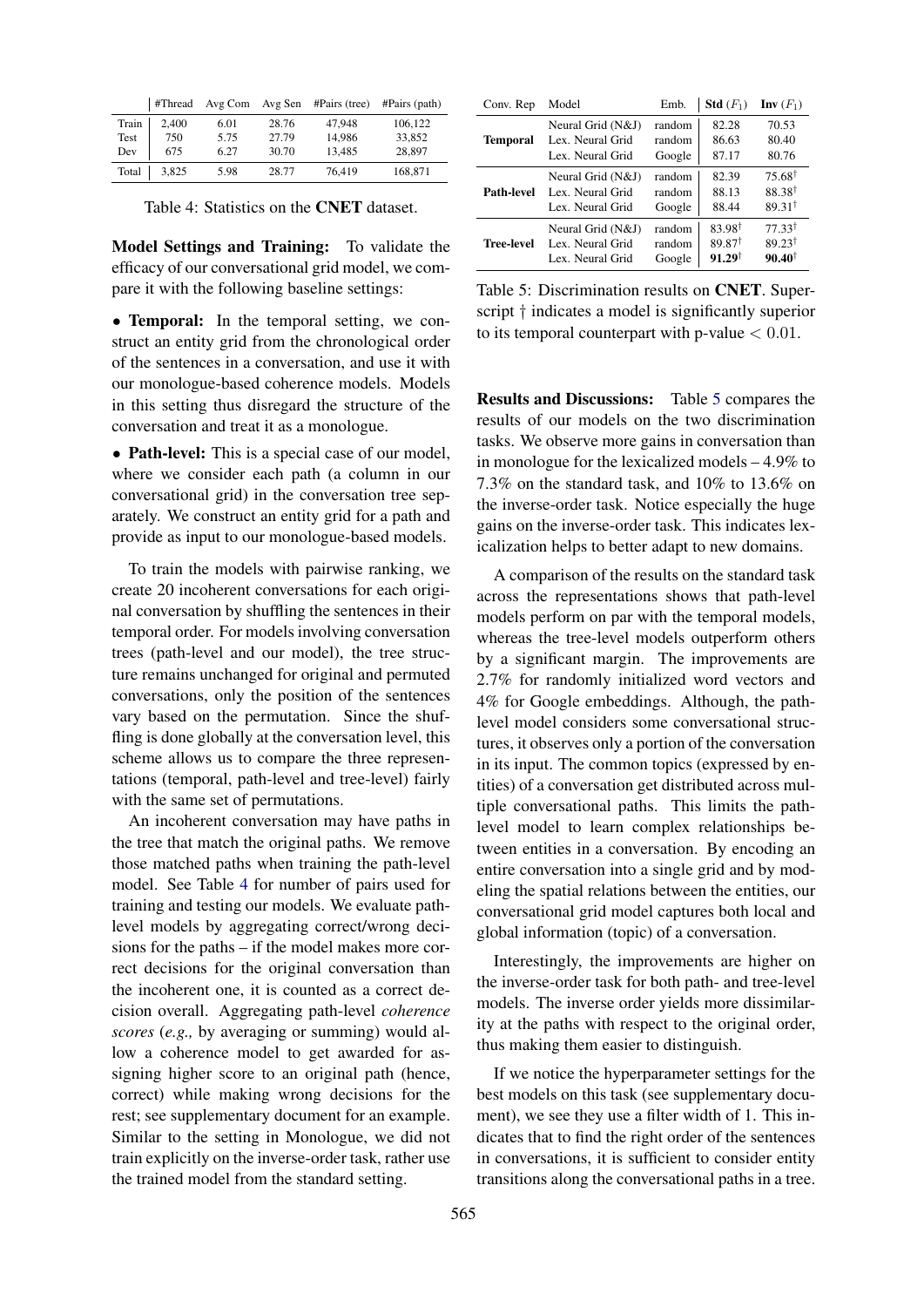### 6.2 Evaluation on Thread Reconstruction

One crucial advantage of our tree-level model over other models is that we can use it to build predictive models to uncover the thread structure of a conversation from its posts. Consider again the thread in Figure [2.](#page-4-0) Our goal is to train a coherence model that can recover the tree structure in Figure [2\(](#page-4-0)b) from the sequence of posts  $(p_1, p_2, \ldots, p_5)$ .

This task has been addressed previously [\(Wang](#page-10-8) [et al.,](#page-10-8) [2008,](#page-10-8) [2011\)](#page-10-9). Most methods learn an edgelevel classifier to decide for a possible link between two posts using features like distance in position/time, cosine similarity, etc. To our knowledge, we are the first to use coherence models for this problem. However, our goal in this paper is not to build a state-of-the-art system for thread reconstruction, rather to evaluate coherence models by showing its effectiveness in scoring candidate tree hypotheses. In contrast to previous methods, our approach therefore considers the whole thread structure at once, and computes coherence scores for all possible candidate trees of a conversation. The tree that receives the highest score is predicted as the thread structure of the conversation.

Training: We train our coherence model for thread reconstruction using pairwise ranking loss as before. For a given sequence of comments in a thread, we construct a set of valid candidate trees; a valid tree is one that respects the chronological order of the comments, *i.e.,* a comment can only reply to a comment that precedes it. The training set contains ordered pairs  $(T_i, T_j)$ , where  $T_i$  is a true (gold) tree and  $T_j$  is a valid but false tree.

Experiments: The number of valid trees grows exponentially with the number of posts in a thread, which makes the inference difficult. As a proof of concept that coherence models are useful for finding the right tree, we built a simpler dataset by selecting forum threads from the CNET corpus ensuring that a thread contains at most 5 posts. The final dataset contains 1200 threads with an average of 3.8 posts and 27.64 sentences per thread.

We assess the performance of the models at two levels: (*i*) thread-level, where we evaluate if the model could identify the entire conversation thread correctly, and (*ii*) edge-level, where we evaluate if the model could identify individual replies correctly. For comparison, we use a number of simple but well performing baselines:

• All-previous creates thread structure by linking

|                   | <b>Thread-level</b> | <b>Edge-level</b> |                   |  |
|-------------------|---------------------|-------------------|-------------------|--|
|                   | Acc                 | $F_1$             | Acc               |  |
| All-previous      | 27.00               | 52.00             | 61.83             |  |
| All-first         | 25.67               | 48.23             | 58.19             |  |
| $COS$ -sim        | 27.66               | 50.56             | 60.30             |  |
| Conv. Entity Grid | $30.33^{\dagger}$   | $53.59^{\dagger}$ | $62.81^{\dagger}$ |  |

<span id="page-8-0"></span>Table 6: Thread reconstruction results;  $\dagger$  indicates significant difference from COS-sim  $(p < .01)$ .

a comment to its previous (in time) comment.

• All-first creates thread structure by linking all the comments to the initial comment.

• COS-sim creates thread structure by linking a comment to one of the previous comments with which it has the highest cosine similarity. We use TF.IDF representation for the comments.

Table [6](#page-8-0) compares our best conversational grid model (tree-level with Google vectors) with the baselines. The low thread-level accuracy across all the systems prove that reconstructing an entire tree is a difficult task. Models are reasonably accurate at the edge level. Our coherence model shows promising results, yielding substantial improvements over the baselines. It delivers 2.7% improvements in thread-level and 2.5% in edgelevel accuracy over the best baseline (COS-sim).

Interestingly, our best model for this task uses a filter width of 2 (maximum can be 4 for 5 posts). This indicates that spatial (left-to-right) relations between entity transitions are important to find the right thread structure of a conversation.

### 7 Conclusion

We presented a coherence model for asynchronous conversations. We first extended the existing neural grid model by lexicalizing its entity transitions. We then adapt the model to conversational discourse by incorporating the thread structure in its grid representation and feature computation. We designed a 3D grid representation for capturing spatio-temporal entity transitions in a conversation tree, and employed a 2D convolution to compose high-level features from this representation.

Our lexicalized grid model yields state of the art results on standard coherence assessment tasks in monologue and conversations. We also show a novel application of our model in forum thread reconstruction. Our future goal is to use the coherence model to generate new conversations.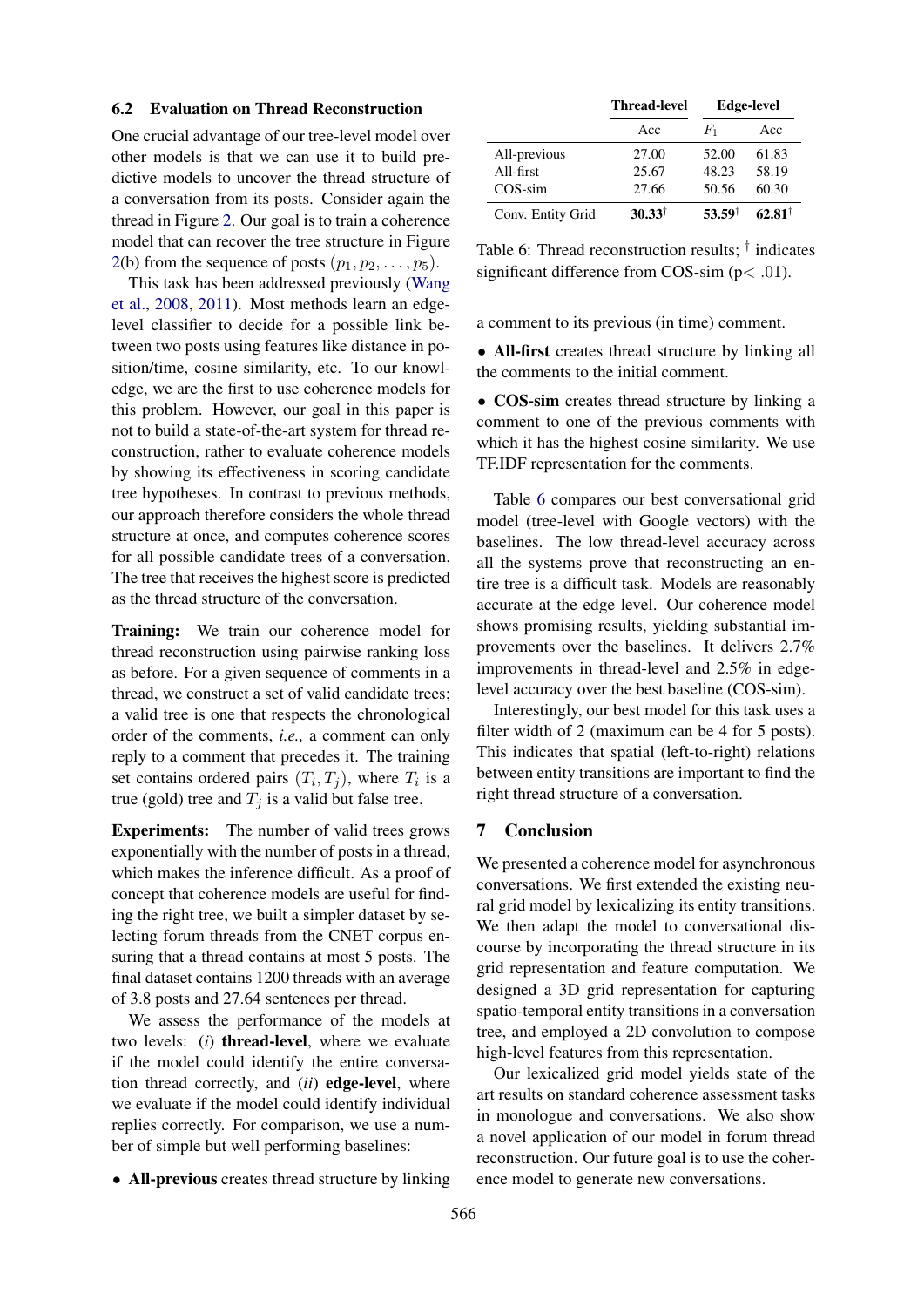# References

- <span id="page-9-8"></span>Alberto Barron-Cedeno, Simone Filice, Giovanni Da San Martino, Shafiq Joty, Lluís Màrquez, Preslav Nakov, and Alessandro Moschitti. 2015. [Thread](http://www.aclweb.org/anthology/P15-2113)[level information for comment classification in com](http://www.aclweb.org/anthology/P15-2113)[munity question answering.](http://www.aclweb.org/anthology/P15-2113) In *Proceedings of the 53rd Annual Meeting of the Association for Computational Linguistics and the 7th International Joint Conference on Natural Language Processing*, ACL'15, pages 687–693, Beijing, China. Association for Computational Linguistics.
- <span id="page-9-0"></span>Regina Barzilay and Mirella Lapata. 2008. [Modeling](http://www.aclweb.org/anthology/J08-1001) [local coherence: An entity-based approach.](http://www.aclweb.org/anthology/J08-1001) *Computational Linguistics*, 34(1):1–34.
- <span id="page-9-7"></span>Giuseppe Carenini, Raymond T. Ng, and Xiaodong Zhou. 2008. Summarizing emails with conversational cohesion and subjectivity. In *Proceedings of the 46nd Annual Meeting on Association for Computational Linguistics, ACL'08*, pages 353–361, OH. ACL.
- <span id="page-9-6"></span>Micha Elsner and Eugene Charniak. 2011a. [Disentan](http://dl.acm.org/citation.cfm?id=2002472.2002622)[gling chat with local coherence models.](http://dl.acm.org/citation.cfm?id=2002472.2002622) In *Proceedings of the 49th Annual Meeting of the Association for Computational Linguistics: Human Language Technologies - Volume 1*, HLT '11, pages 1179– 1189, Stroudsburg, PA, USA. Association for Computational Linguistics.
- <span id="page-9-3"></span>Micha Elsner and Eugene Charniak. 2011b. Extending the entity grid with entity-specific features. In *Proceedings of the 49th Annual Meeting of the Association for Computational Linguistics: Human Language Technologies: Short Papers - Volume 2*, HLT '11, pages 125–129, Portland, Oregon. Association for Computational Linguistics.
- <span id="page-9-4"></span>Vanessa Wei Feng and Graeme Hirst. 2012. Extending the entity-based coherence model with multiple ranks. In *Proceedings of the 13th Conference of the European Chapter of the Association for Computational Linguistics*, EACL '12, pages 315–324, Avignon, France. Association for Computational Linguistics.
- <span id="page-9-5"></span>Vanessa Wei Feng, Ziheng Lin, and Graeme Hirst. 2014. The impact of deep hierarchical discourse structures in the evaluation of text coherence. In *COLING*.
- <span id="page-9-17"></span>Xavier Glorot and Yoshua Bengio. 2010. Understanding the difficulty of training deep feedforward neural networks. In *JMLR W&CP: Proceedings of the Thirteenth International Conference on Artificial Intelligence and Statistics (AISTATS 2010)*, volume 9, pages 249–256, Sardinia, Italy.
- <span id="page-9-11"></span>Barbara J. Grosz, Scott Weinstein, and Aravind K. Joshi. 1995. Centering: A framework for modeling the local coherence of discourse. *Comput. Linguist.*, 21(2):203–225.
- <span id="page-9-16"></span>Amit Gruber, Yair Weiss, and Michal Rosen-Zvi. 2007. Hidden topic markov models. In *Proceedings of the Eleventh International Conference on Artificial Intelligence and Statistics*, volume 2 of *Proceedings of Machine Learning Research*, pages 163–170, San Juan, Puerto Rico. PMLR.
- <span id="page-9-13"></span>Camille Guinaudeau and Michael Strube. 2013. Graph-based local coherence modeling. In *Proceedings of the 51st Annual Meeting of the Association for Computational Linguistics, ACL 2013, 4-9 August 2013, Sofia, Bulgaria, Volume 1: Long Papers*, pages 93–103.
- <span id="page-9-18"></span>Sergey Ioffe and Christian Szegedy. 2015. Batch normalization: Accelerating deep network training by reducing internal covariate shift. In *Proceedings of the 32Nd International Conference on International Conference on Machine Learning - Volume 37*, ICML'15, pages 448–456. JMLR.org.
- <span id="page-9-12"></span>Thorsten Joachims. 2002. Optimizing search engines using clickthrough data. In *Proceedings of the Eighth ACM SIGKDD International Conference on Knowledge Discovery and Data Mining*, KDD '02, pages 133–142, Edmonton, Alberta, Canada. ACM.
- <span id="page-9-9"></span>Shafiq Joty, Giuseppe Carenini, and Raymond T. Ng. 2013. Topic segmentation and labeling in asynchronous conversations. *J. Artif. Int. Res.*, 47(1):521–573.
- <span id="page-9-15"></span>Jiwei Li and Eduard Hovy. 2014. [A model of co](http://www.aclweb.org/anthology/D14-1218)[herence based on distributed sentence representa](http://www.aclweb.org/anthology/D14-1218)[tion.](http://www.aclweb.org/anthology/D14-1218) In *Proceedings of the 2014 Conference on Empirical Methods in Natural Language Processing (EMNLP)*, pages 2039–2048, Doha, Qatar. Association for Computational Linguistics.
- <span id="page-9-2"></span>Jiwei Li and Dan Jurafsky. 2017. Neural net models of open-domain discourse coherence. In *Proceedings of the 2017 Conference on Empirical Methods in Natural Language Processing*, pages 198–209, Copenhagen, Denmark. Association for Computational Linguistics.
- <span id="page-9-1"></span>Ziheng Lin, Hwee Tou Ng, and Min-Yen Kan. 2011. Automatically evaluating text coherence using discourse relations. In *Proceedings of the 49th Annual Meeting of the Association for Computational Linguistics: Human Language Technologies - Volume 1*, HLT '11, pages 997–1006, Portland, Oregon. Association for Computational Linguistics.
- <span id="page-9-10"></span>Annie Louis and Shay B. Cohen. 2015. Conversation trees: A grammar model for topic structure in forums. In *EMNLP*.
- <span id="page-9-14"></span>Annie Louis and Ani Nenkova. 2012. [A coherence](http://dl.acm.org/citation.cfm?id=2390948.2391078) [model based on syntactic patterns.](http://dl.acm.org/citation.cfm?id=2390948.2391078) In *Proceedings of the 2012 Joint Conference on Empirical Methods in Natural Language Processing and Computational Natural Language Learning*, EMNLP-CoNLL '12, pages 1157–1168, Stroudsburg, PA, USA. Association for Computational Linguistics.